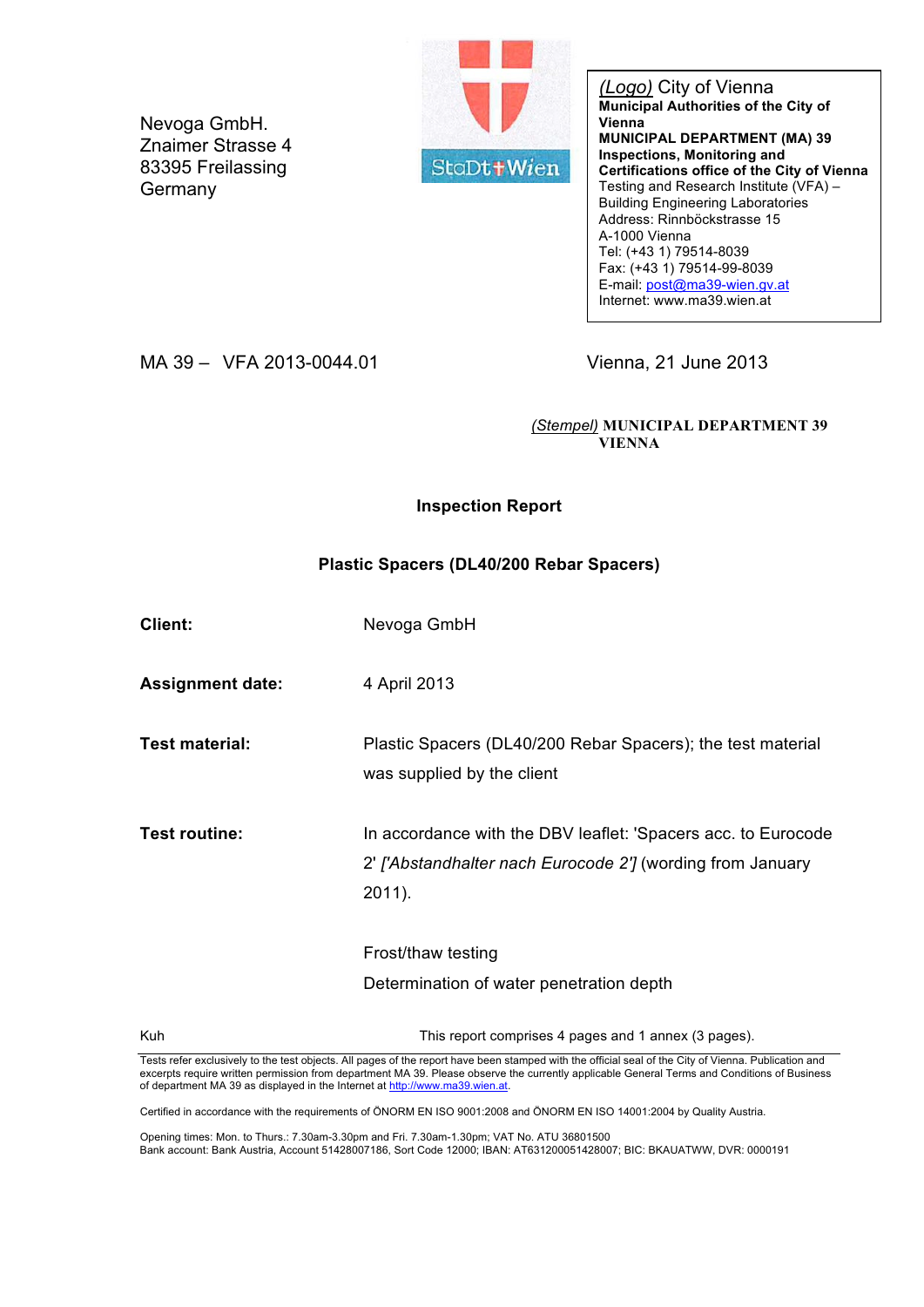Page 2 / 4

*(Stempel)* **MUNICIPAL DEPARTMENT 39 VIENNA**

#### **1 General**

#### **1.1 Assignment**

Nevoga GmbH assigned MA 39 with the inspection of plastic spacers (DL40/200 Rebar Spacers) in accordance with the DBV leaflet: 'Spacers acc. to Eurocode 2' *['Abstandhalter nach Eurocode 2']* (wording from January 2011).

#### **1.2 Test material**

On 4 April 2013, the client supplied plastic spacers (DL40/200 Rebar Spacers) to MA 39.

The spacers had a laying dimension of 40 mm.

For information regarding the appearance of the supplied test material, see the photographs in the attached annex.

#### **1.3 Sample preparation**

On 16 April 2013, six sample cubes were produced in the MA 39 laboratory, with a side length of 20 cm in accordance with Section A3.1 of the DBV leaflet: 'Spacers acc. to Eurocode 2'.

In deviation to the leaflet, polystyrene sheets were used in the cube moulds in place of plywood panels, and a reinforcement rod with a diameter of 8 mm with a spacer was placed inside (see Fig. No. 2013-0044-01-2).

The cube moulds were then filled with concrete with the quality C35/45/B4/F45/GK22.

Furthermore, one sample cube with a side length of 15 cm and one sample panel with the dimensions 20 cm x 20 cm x 10 cm were made for the purpose of determining the concrete compressive strength and water penetration depth.

The following values were obtained:

| Concrete compressive strength: 61.7 N/mm <sup>2</sup> | (test date $14$ May 2013)    |
|-------------------------------------------------------|------------------------------|
| Water penetration depth: 7 mm                         | (test period 13-27 May 2013) |

The test objects used for determining the water penetration depth were stored under water until the test. The remaining test objects were stripped after 24 hours and then stored under water until the seventh day, and afterwards under room conditions.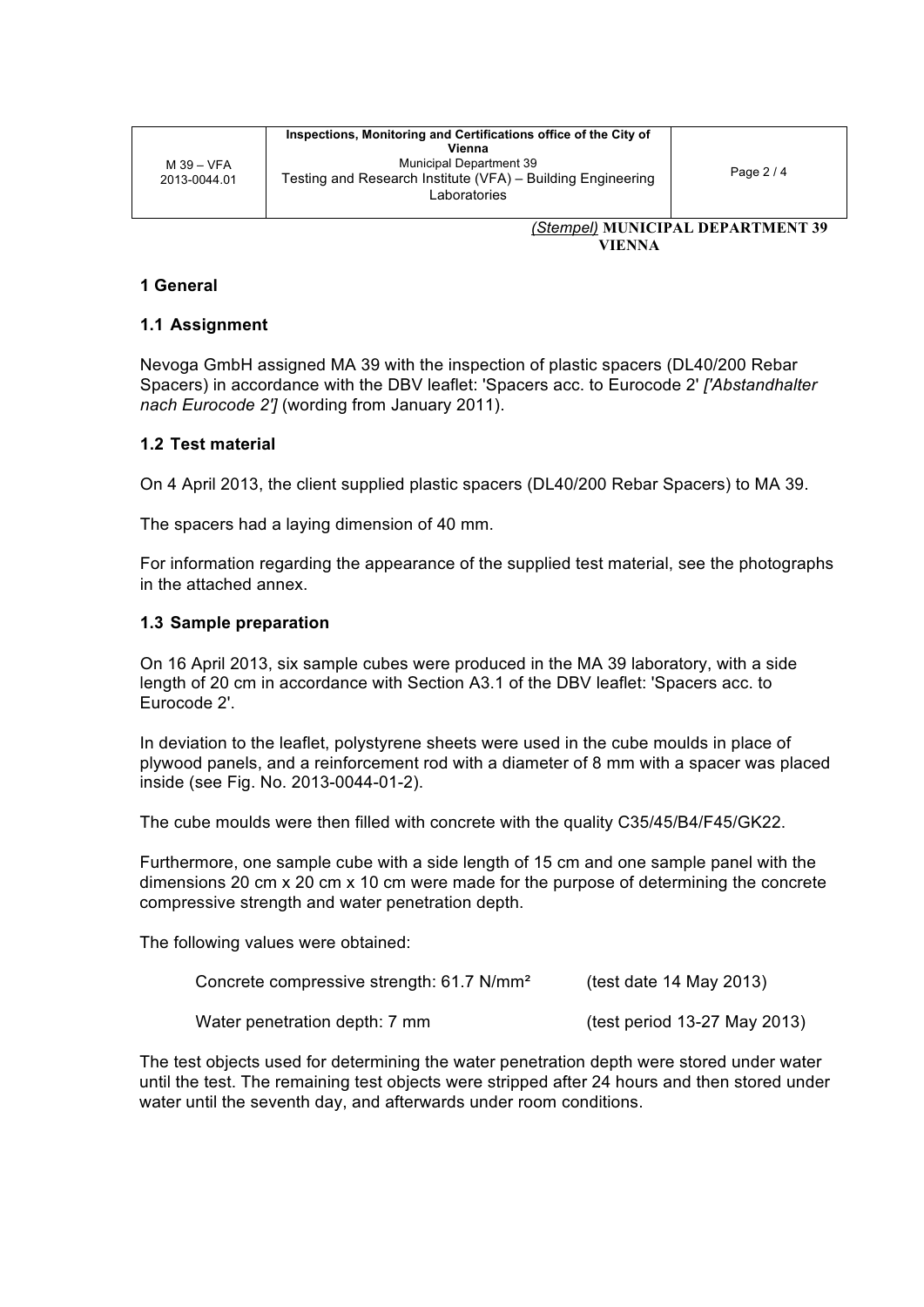*(Stempel)* **MUNICIPAL DEPARTMENT 39 VIENNA**

## **2 Performance of the test**

## **2.1 Alternating freeze/thaw testing**

Three test objects containing concrete-embedded spacers were subjected to alternating freeze/thaw testing, commencing on 14 May 2013, in accordance with Section A3.2 of the DBV leaflet: 'Spacers acc. to Eurocode 2'.

The 56 freeze/thaw cycles were performed within 28 days at temperatures between +20°C and –20°C in accordance with ONR 23303 Issue 1, September 2010, Section 9.10 (Frost Class XF3), whereby in accordance with the DBV leaflet, the cube surface with the embedded spacer was submerged in deionised water to a depth of 10 mm during the test.

## **2.2 Determination of water penetration depth**

Three test objects containing concrete-embedded spacers were subjected to water penetration depth testing in accordance with Section A3.3 of the DBV leaflet: 'Spacers acc. to Eurocode 2'.

The test was performed in accordance with DIN 1048-5, whereby the test objects were subjected to a water pressure of 5 bar over 3 days.

Test period: 13-16 May 2013.

# **3 Test results**

## **3.1 Alternating freeze/thaw testing**

Upon conclusion of the 56 freeze/thaw cycles, the test surfaces with the embedded spacers were subjected to a visual check.

No cracking of any kind was determined, only a slight amount of flaking.

Please see the photographs in the annex for the appearance of the test surfaces.

# **3.2 Determination of water penetration depth**

After splitting the test objects, a water penetration depth of between 14 mm and 42 mm was determined.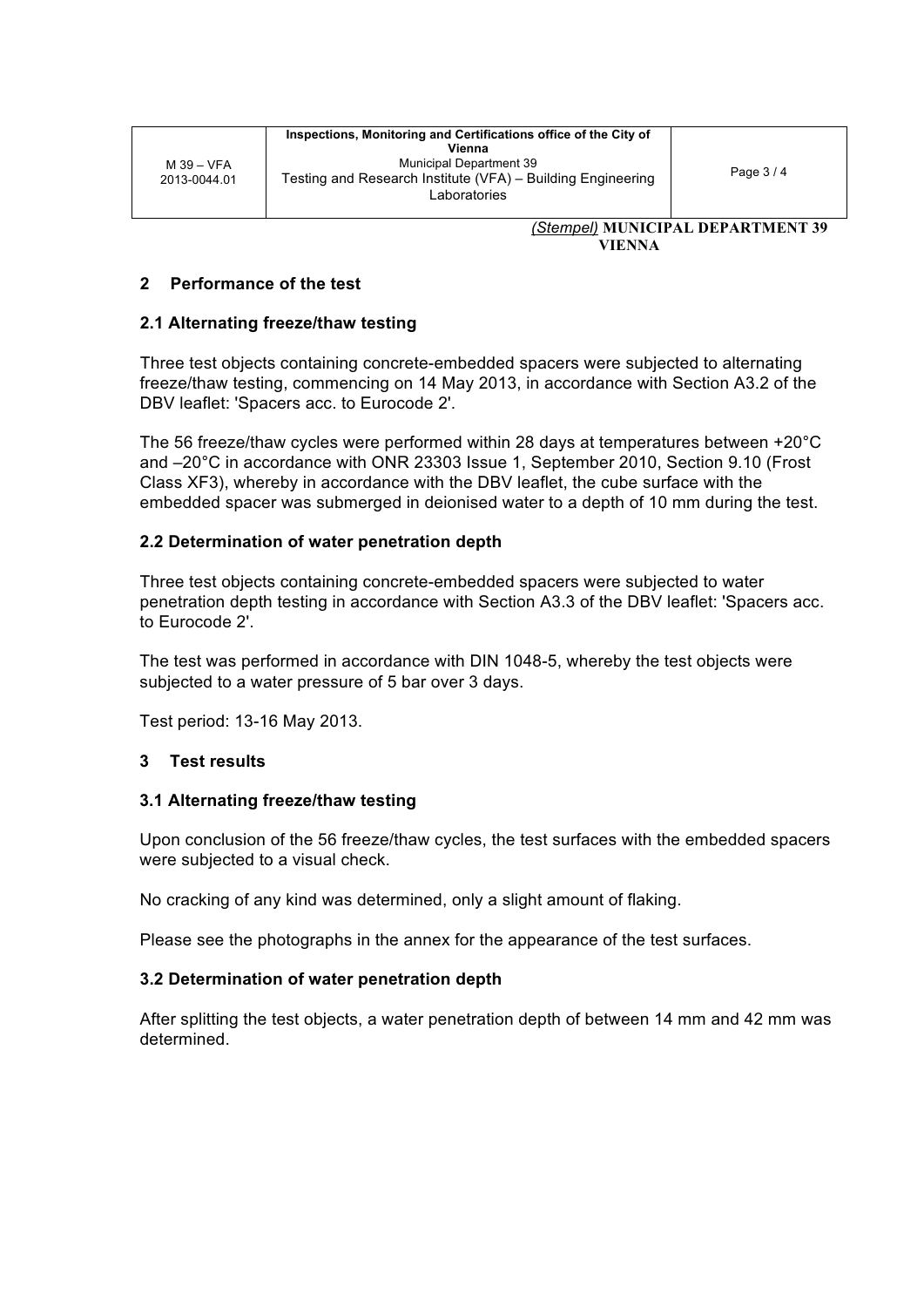In samples 1 and 3, water penetration was visible up to the reinforcement bar.

Please see the photographs in the annex for the appearance of the split surfaces.

| Testing officer       | Head of laboratory       | Head of the Inspections, Monitoring and<br>Certifications Dept. |
|-----------------------|--------------------------|-----------------------------------------------------------------|
| (Unterschrift)        | (Unterschrift)           | (Unterschrift)                                                  |
| Ing. Herbert Kurz     | Dipl. Ing. Andreas Tichy | Dipl. Ing. Georg Pommer                                         |
| <b>Techn. Amtsrat</b> | <b>Oberstadtbaurat</b>   | <b>Senatsrat</b>                                                |

*(Stempel)* Inspections, Monitoring and Certifications office of the City of Vienna Municipal Department 39 City of Vienna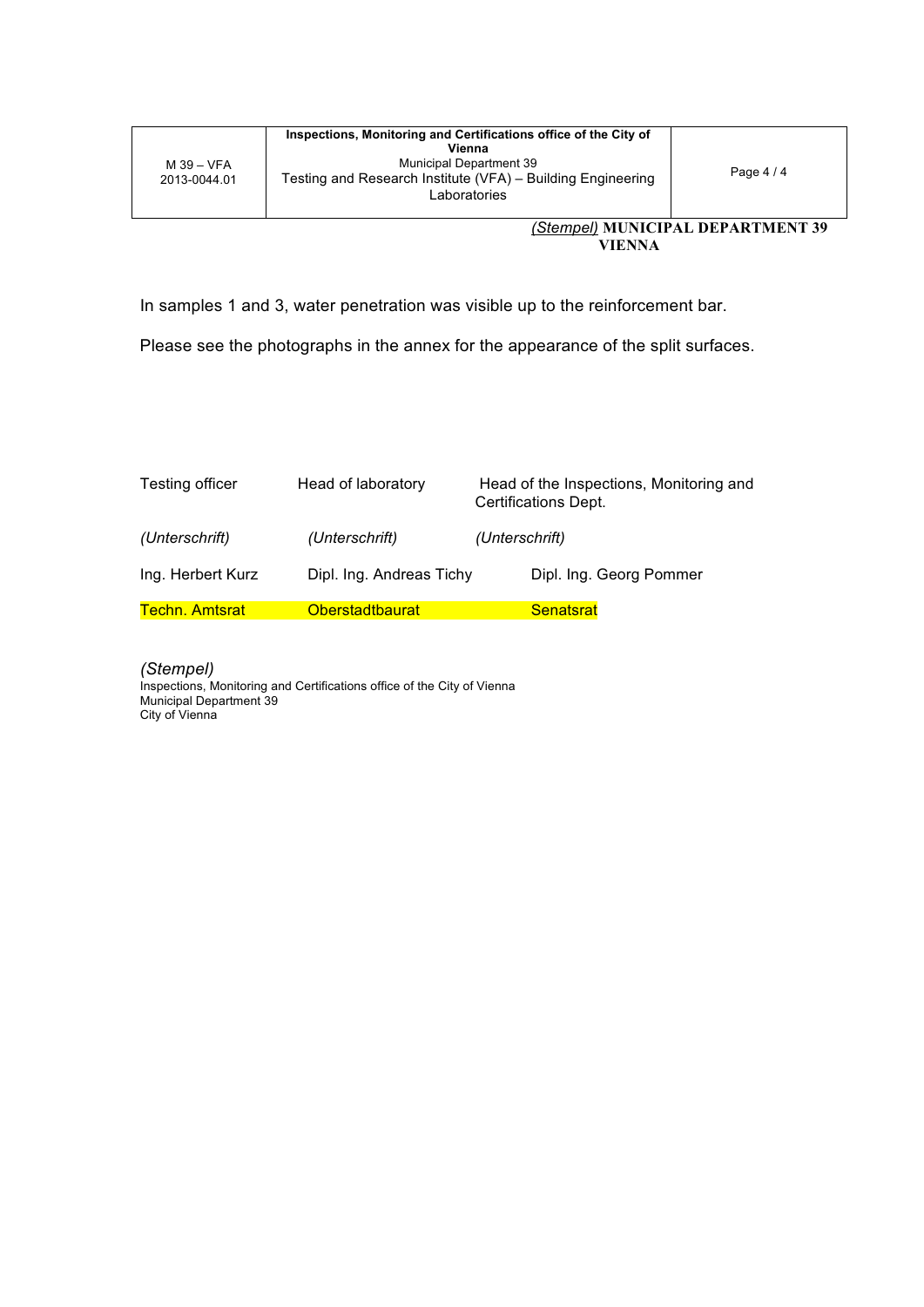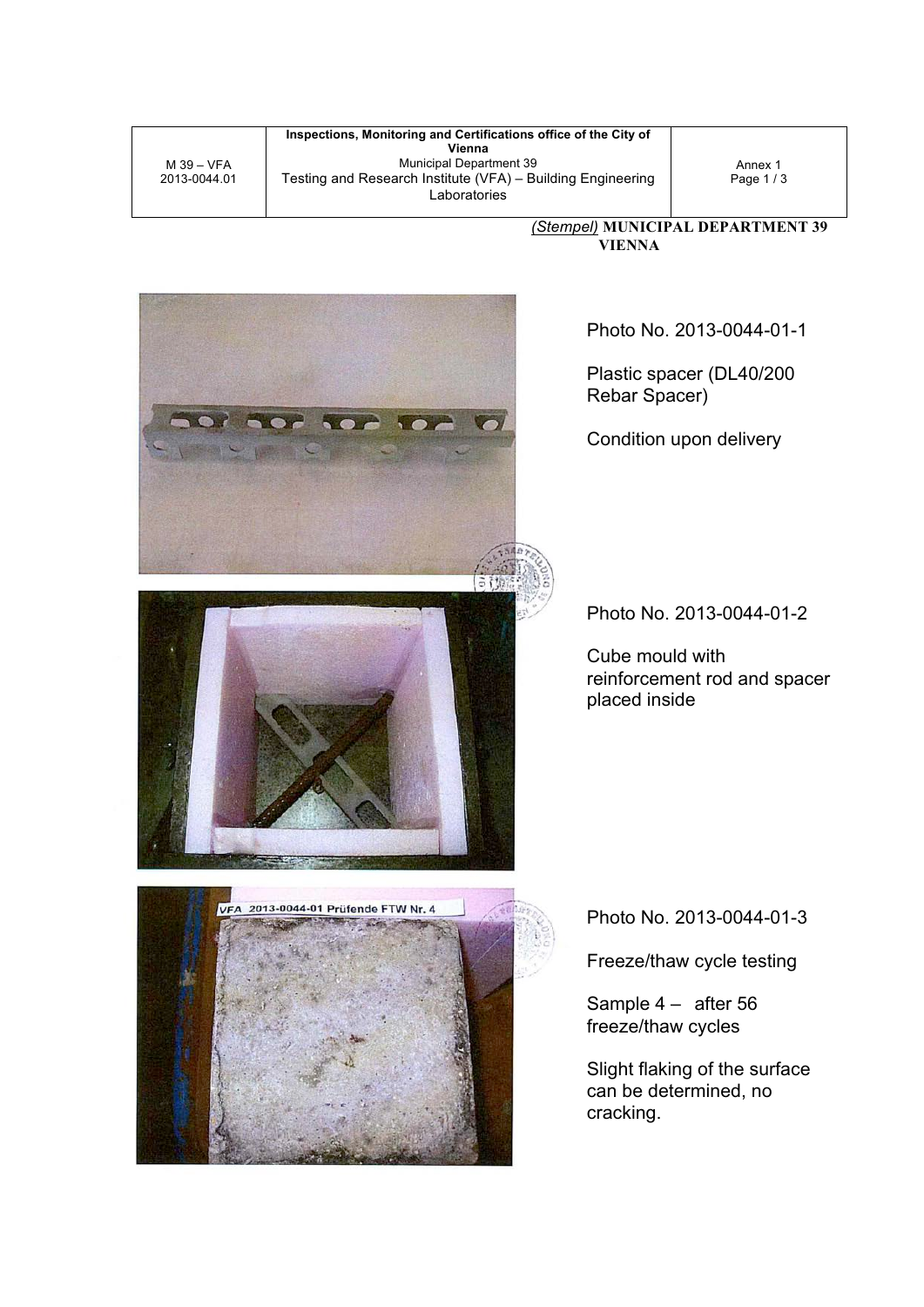M 39 – VFA 2013-0044.01

**Inspections, Monitoring and Certifications office of the City of Vienna** Municipal Department 39 Testing and Research Institute (VFA) – Building Engineering Laboratories

Annex 1 Page 2 / 3

*(Stempel)* **MUNICIPAL DEPARTMENT 39 VIENNA**



Photo No. 2013-0044-01-4

Freeze/thaw cycle testing

Sample 5 – after 56 freeze/thaw cycles

Slight flaking of the surface can be determined, no cracking.

Photo No. 2013-0044-01-5

Freeze/thaw cycle testing

Sample 6 – after 56 freeze/thaw cycles

Slight flaking of the surface can be determined, no cracking.

Photo No. 2013-0044-01-6

Test of water penetration depth

Sample No. 1 – Water penetration depth: 40 mm (up to the reinforcement bar)